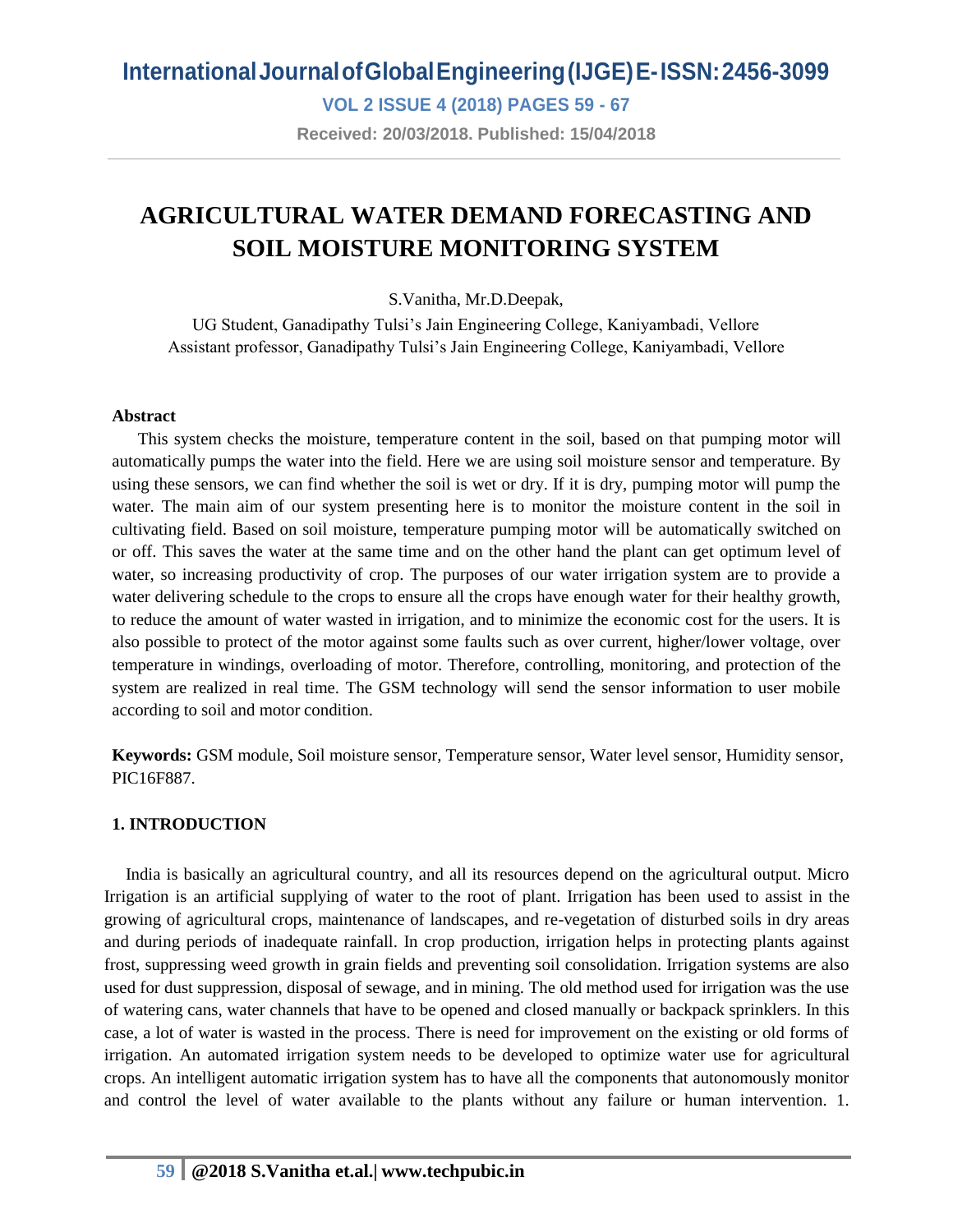**VOL 2 ISSUE 4 (2018) PAGES 59 - 67**

**Received: 20/03/2018. Published: 15/04/2018**

Continuously monitor the amount of soil water available to plants 2. Determine if watering is required for the plants based on the information obtained from monitoring the soil water content. 3. Supply exact amount of water required for the plants. This will be enhanced by how well it achieves requirement 4. Discontinue the water supply when the required amount has been delivered to the plants. This feature is important as the amount of water available for the irrigation system is not infinite, therefore water management is paramount. The advantages of automatic irrigation to the plants include saving money, water, conservation of labor and overall convenience.

#### **2. BLOCK DIAGRAM OF PROPOSED SYSTEM**



**Fig 1 Block Diagram of Irrigation System**

The water level sensor, temperature, soil moisture and humidity sensor is interfaced with microcontroller and it will continuously monitor the crops soil. The moisture, temperature content in the soil, based on that pumping motor will automatically pumps the water into the field. The microcontroller will receive the data and it will send to user mobile through GSM technology. The water level sensor is used to sense the water level in ground and also sense the crops water level during rain. If in case water level is increased in ground level, the microcontroller automatically pumps the water using motor to take unnecessary water from crops and it will flow into the water tank.

#### **3. SOFTWARE DETAILS CCS COMPILER**

 A compiler is a computer program (or set of programs) that transforms source code written in a programming language (the source language) into another computer language (the target language, often having a binary form known as object code). The most common reason for wanting to transform source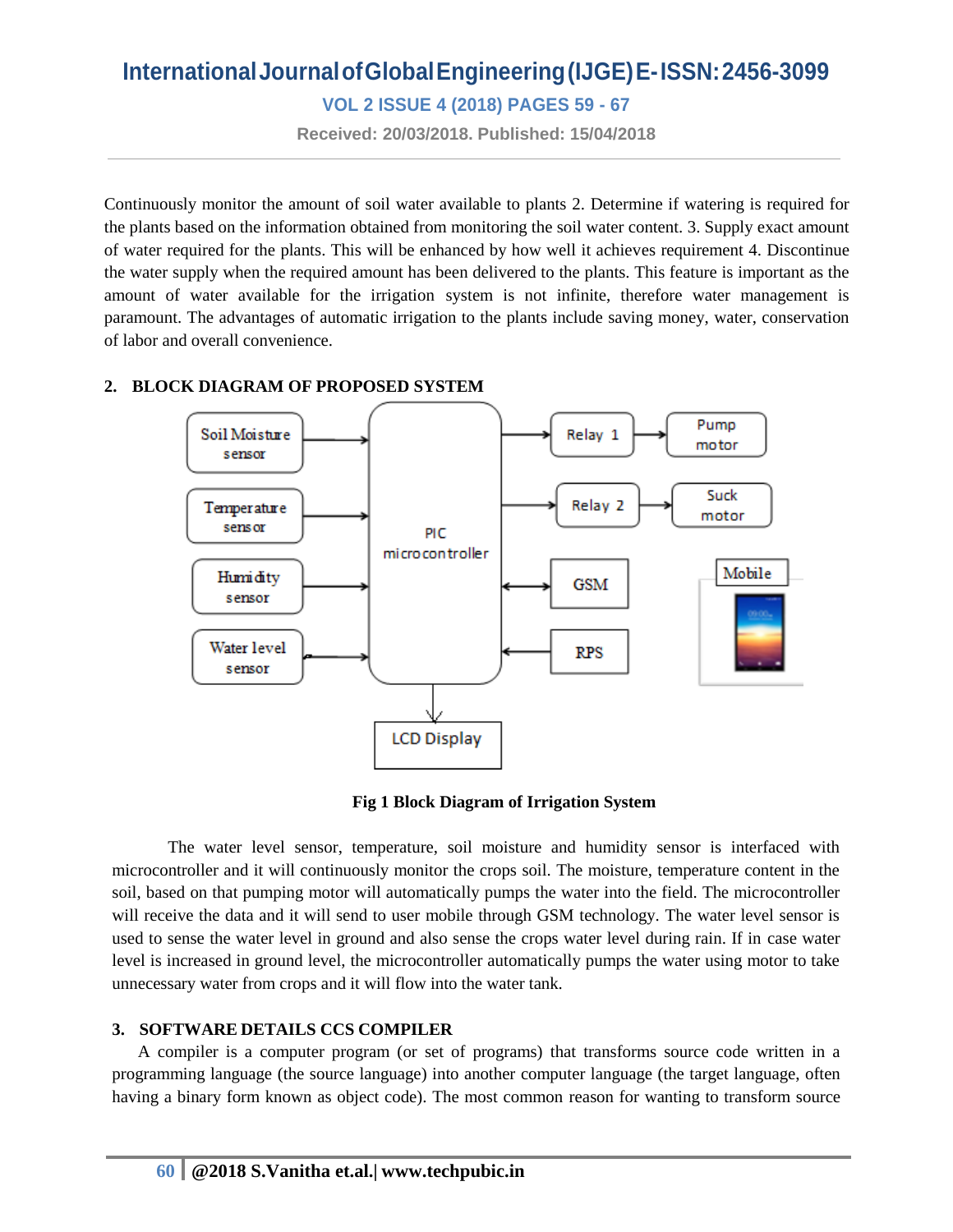**VOL 2 ISSUE 4 (2018) PAGES 59 - 67**

**Received: 20/03/2018. Published: 15/04/2018**

code is to create an executable program. This integrated C development environment gives developers the capability to quickly produce very efficient code from an easily maintainable high level language. The compiler includes built-in functions to access the PIC microcontroller hardware such as READ\_ADC to PROGRAM. Functions such as INPUT and OUTPUT\_HIGH will properly maintain the tri-state registers. Variables including structures may be directly mapped to memory such as I/O ports to best represent the hardware structure in C.

#### **PROTEUS 7.0 SIMULATION TOOL**

Proteus 7.0 is a Virtual System Modeling (VSM) that combines circuit simulation, animated components and microprocessor models to co-simulate the complete microcontroller based designs. This is the perfect tool for engineers to test their microcontroller designs before constructing a physical prototype in real time.

#### **4. HARDWARE DETAILS**

- PIC Microcontroller
- Regulated Power Supply
- Soil Moisture sensor
- Temperature sensor
- Humidity sensor
- Water level sensor
- GSM Module
- LCD Display

#### **5. REUSLTS AND DISCUSSION A. SOFTWARE RESULTS**

#### **PUMP MOTOR WORKS AT MANUAL MODE**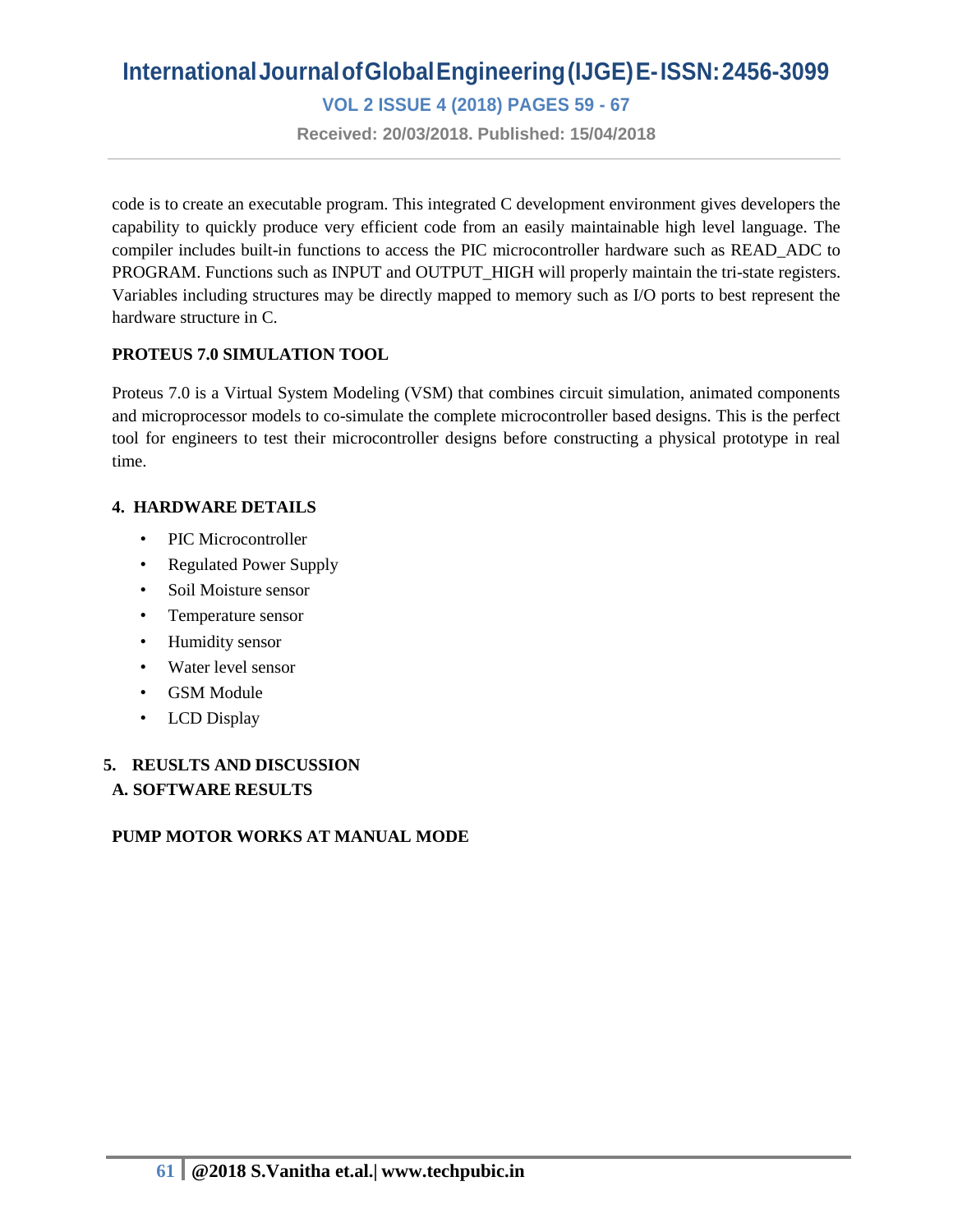### **VOL 2 ISSUE 4 (2018) PAGES 59 - 67**

**Received: 20/03/2018. Published: 15/04/2018**



#### **Fig 4.1 Pump Motor Works At Manual Mode**

The pump motor works at manual mode, when "A" given the motor starts running and when small "a" given the motor stop running The pump motor runs and stops automatically, when the sensors increases or decreases from there fixed value.



#### **SUMP MOTOR OPERATED AT MANUAL MODE**

**Fig 4.2 Sump Motor Operated at Manual Mode**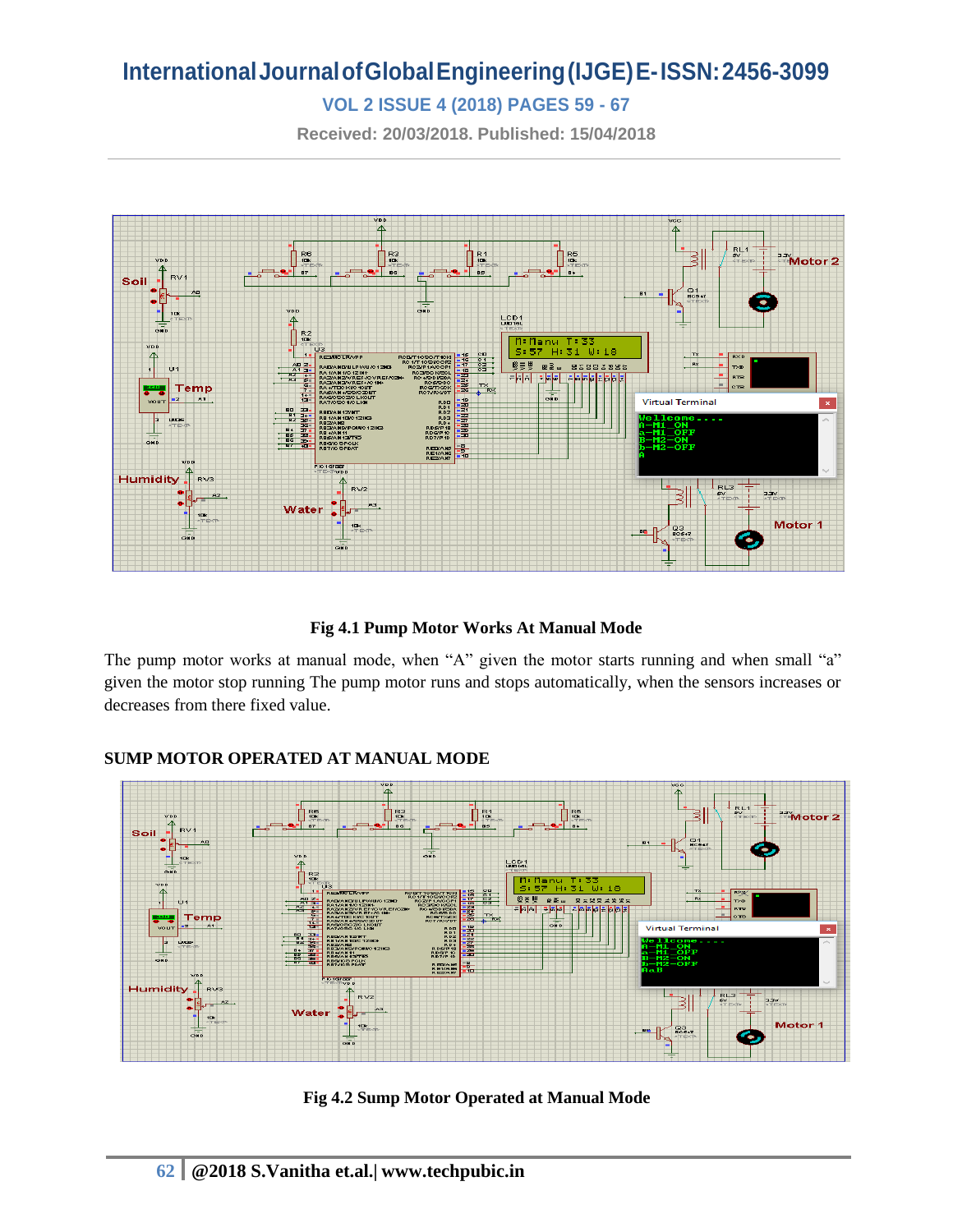**VOL 2 ISSUE 4 (2018) PAGES 59 - 67**

**Received: 20/03/2018. Published: 15/04/2018**

The suck motor works at manual mode, when "B" given the motor starts running and when small "b" given the motor stop running.



#### **PUMP MOTOR WORKS AT AUTOMATIC MODE**

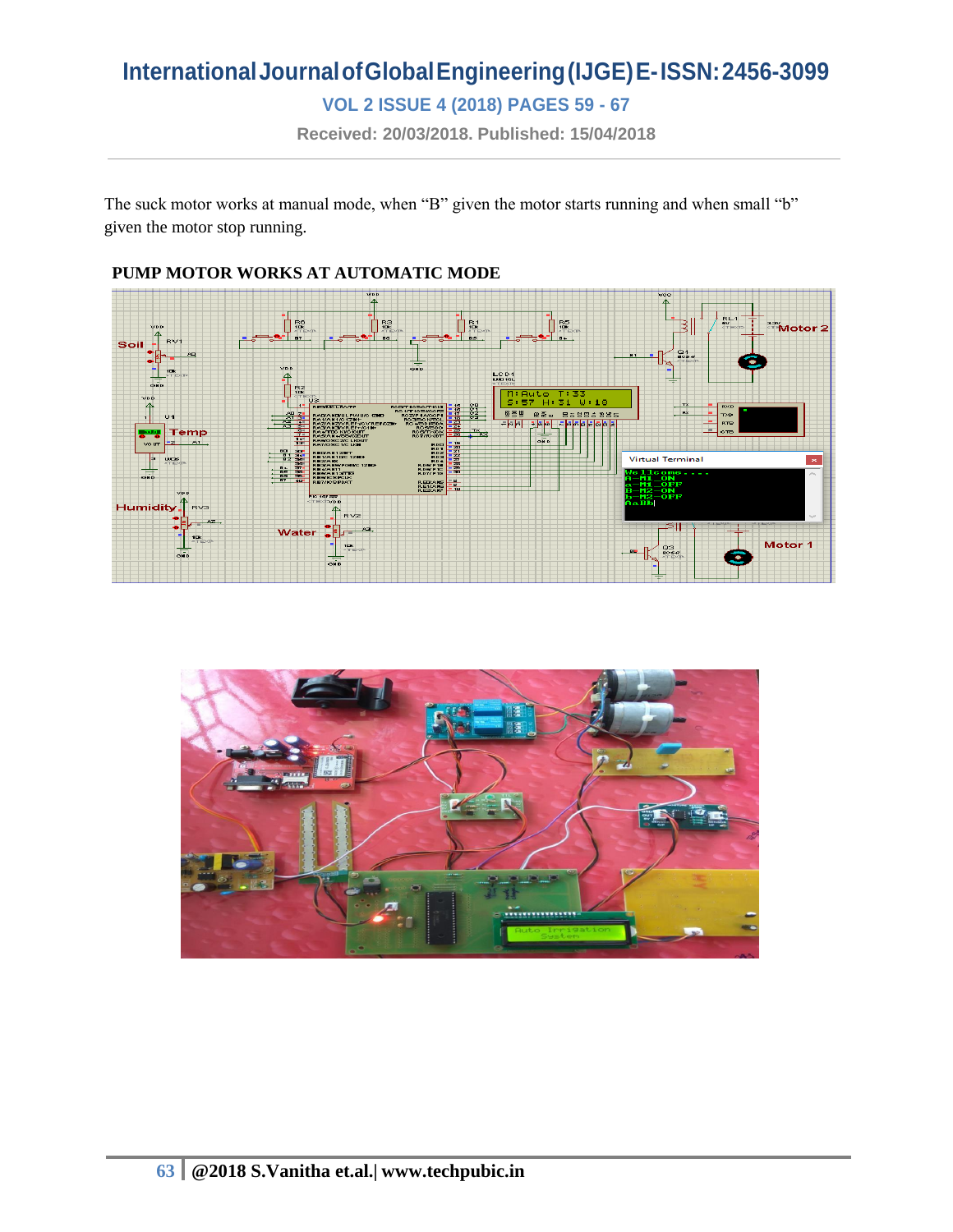### **VOL 2 ISSUE 4 (2018) PAGES 59 - 67**

**Received: 20/03/2018. Published: 15/04/2018**

#### **6. HARDWARE RESULTS**



**Fig 5.1 Initial Condition of Irrigation System**



**Fig 5.2 Motors Operated at Automatic Condition**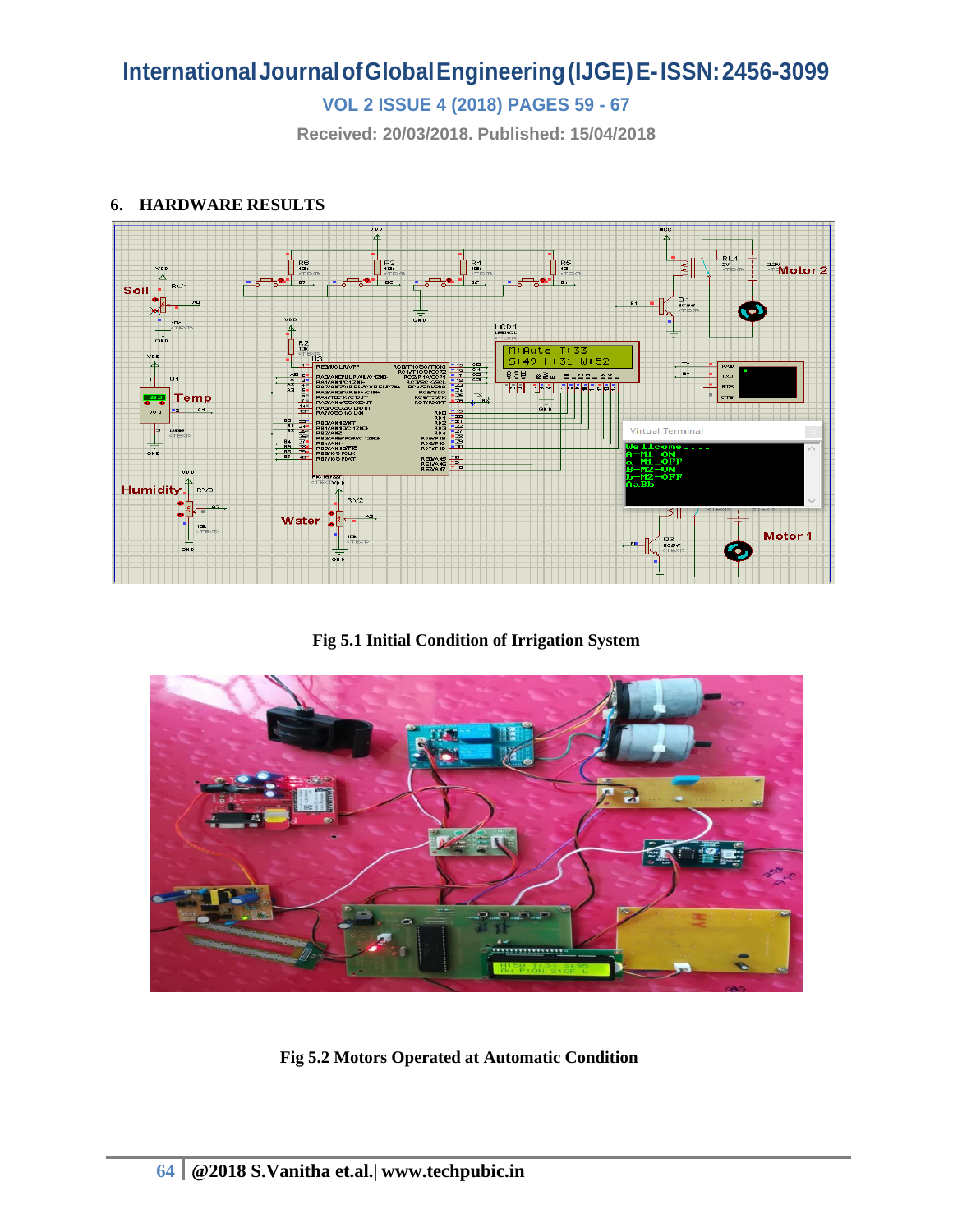### **VOL 2 ISSUE 4 (2018) PAGES 59 - 67**

**Received: 20/03/2018. Published: 15/04/2018**



**Fig 5.3 Motors Switch**



**Fig.5.4 Operated OFF at Automatic Condition**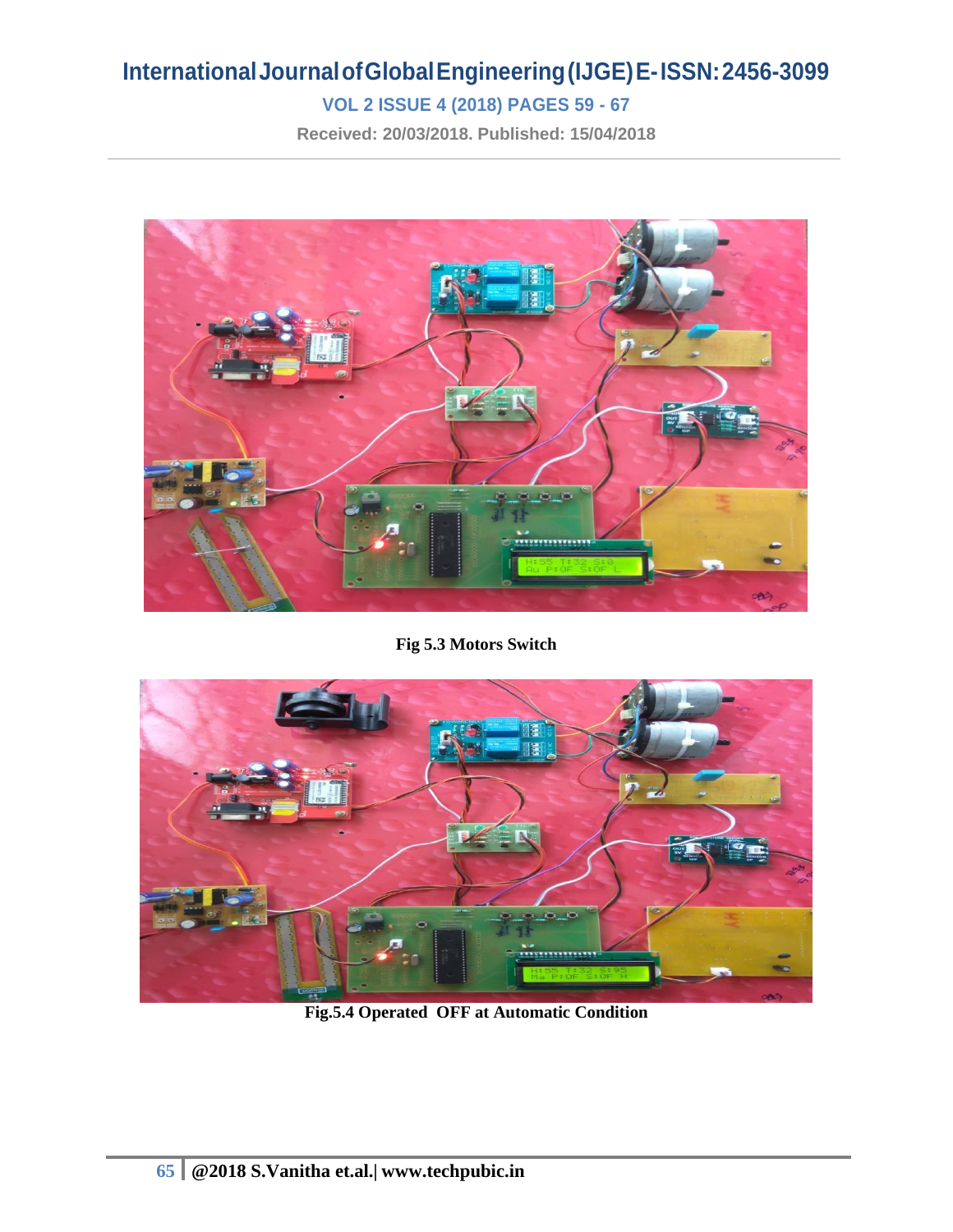### **VOL 2 ISSUE 4 (2018) PAGES 59 - 67**

**Received: 20/03/2018. Published: 15/04/2018**



**Fig 5.5 Motor switched OFF at Manual Mode using GSM Module**

#### **CONCLUSION**

The proposed system is open architecture so any one can make this type of system using any way or path. The system uses moisture sensor to observe the moisture level which increases further accuracy of the system as it identifies the moisture level very accurately than human. The system also observes different environmental conditions such as humidity, soil moisture and temperature which human cannot measure accurately by open eyes to decide the plant health so the accuracy of the system is high. It also involves watering mechanism which reduces human labor and we can reduce labor further by modifying the system further for other agricultural work such as picking, harvesting, weeding.

#### **REFERENCES**

[1] Vasif Ahmed and Siddharth A. Ladhake, "Innovative Cost Effective Approach for Cell Phone based Remote Controlled Embedded System for Irrigation," Intl. Conf. on Communication Systems and Network Technologies, 2011, pp 419-422.

[2] Vasif Ahmed and S. A. Ladhake, "Design of Ultra Low Cost Cell Phone Based Embedded Systemfor Irrigation," Intl. Conf. on Machine Vision and Human-machine Interface, Kaifeng, China, 24-25th April 2010, pp 718-721.

[3] N. P. Jawarkar, Vasif Ahmed and S. A. Ladhake, "Versatile Low Cost Cell Phone Based